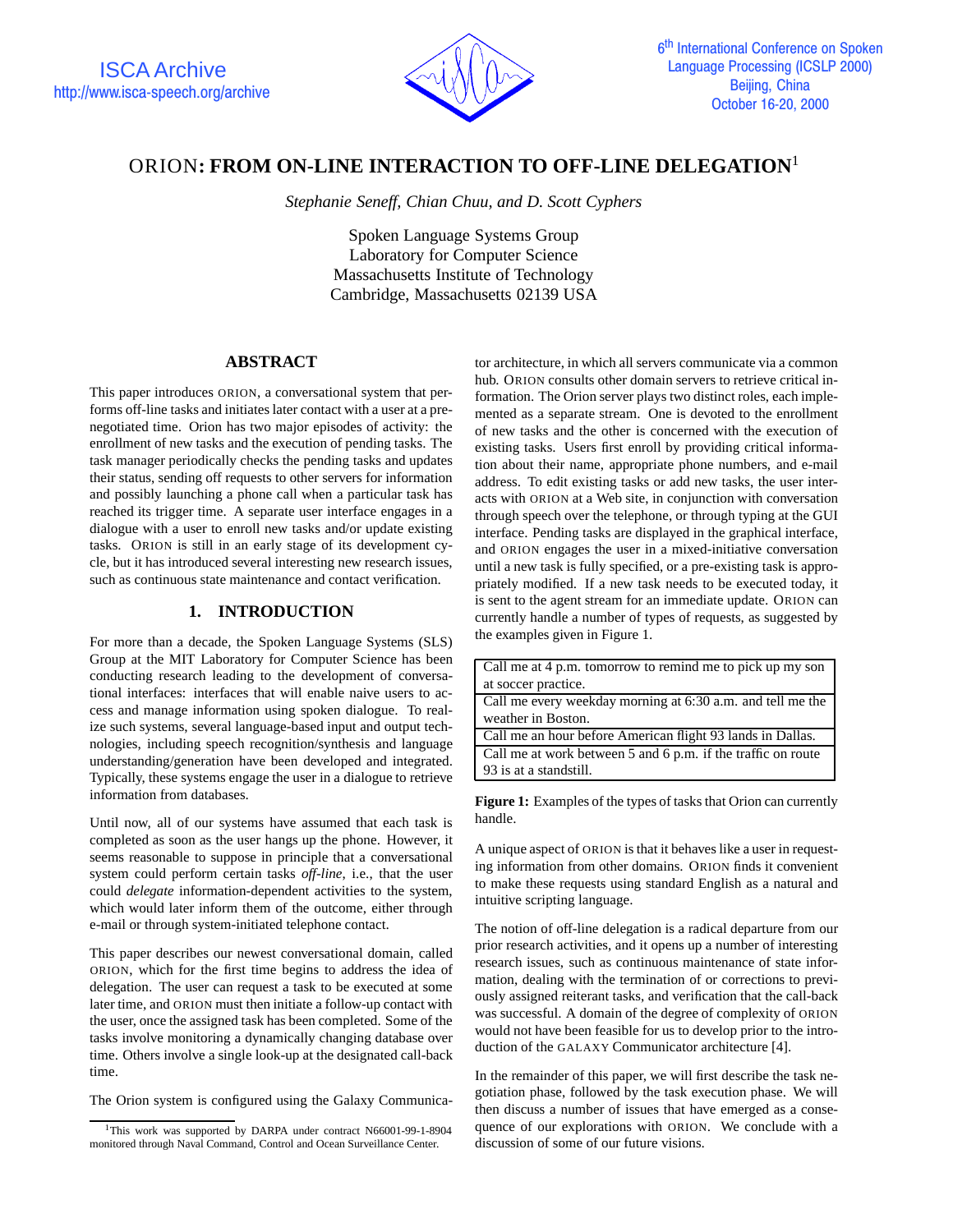| Orion: | Welcome to the Orion planning system. Please type your               |              |
|--------|----------------------------------------------------------------------|--------------|
|        | user name, or, if you have not enrolled, type 'new user'.            |              |
| User:  | Stephanie Seneff                                                     |              |
|        |                                                                      |              |
| Orion: | Here is your personal information in our database,                   |              |
|        | Stephanie Seneff. What is the task that you have in mind?            |              |
|        | (wakeup call, reminder, flight status, or traffic update)            | W            |
|        | $<$ shows user profile and list of prior tasks $>$                   |              |
| User:  | Call me at six thirty tomorrow morning and tell me                   |              |
|        | the weather in Boston.                                               |              |
|        |                                                                      |              |
| Orion: | What phone number should I call you at?                              |              |
| User:  | Call me at home.                                                     |              |
|        |                                                                      |              |
| Orion: | You have entered all the necessary data, stephanie seneff.           |              |
|        |                                                                      |              |
|        | Is the following information correct? $\langle$ shows task $\rangle$ | $\mathbb{E}$ |
| User:  | Yes.                                                                 |              |
|        |                                                                      | 留国           |
| Orion: | You will receive a call at the appropriate time.                     |              |
|        | Thank you for using Orion.                                           | Fig          |
|        |                                                                      | 11nC         |

**Figure 2:** Example dialogue between a user and Orion negotiating a wake-up call, in the context of a graphical interface.

#### **2. Task Negotiation Phase**

The first step in task negotiation is to enroll a new user. This is done at a graphical interface where ORION asks a series of questions and the user types the responses into a GUI type-in window integrated into a Web browser. ORION seeks three phone numbers (home, work, and cell) as well as the user's name and e-mail address. Once the user has enrolled, they can type, "call me now at work," to initiate an immediate call-back for spoken interaction, or they can continue to interact through typed queries.

ORION then launches a mixed initiative dialogue to invite the user to specify a task, or to edit any existing tasks, should this be a follow-up interaction. In the latter case, all pre-existing tasks are displayed to the user in the graphical interface. The user could, for example, click on a given task and say, "Edit this task."

If the user intends a new task, they can simply specify it through speech. They might say, for example, "Call me to remind me to call my sister." ORION will prompt the user for a date, time, and phone number, where "work," "home," and "cell" are all possible, in addition to a unique newly introduced task phone number. Figure 2 shows an example dialogue between a user and ORION, where the user is requesting a wake-up call the following morning.

If the user cannot remember the particulars of a task, he/she can ask to talk to one of the other domains. The user might, for example, find out from the PEGASUS flight status domain or the MERCURY flight reservations domain [5] the flight number of a flight they are interested in monitoring. In the same phone conversation, the user can return to ORION, and ORION will be able to obtain directly from MERCURY's dialogue state all the information concerning the flight in focus, which ORION then assumes is of relevance to the conversation.

| Reload<br><b>Back</b><br>Home<br>Forward                                                | ल्ज<br>Search<br>Netscape<br>Pay                              | 瀧<br>Shop<br>Stop<br>Secunity                                                                                  |                  |  |  |  |
|-----------------------------------------------------------------------------------------|---------------------------------------------------------------|----------------------------------------------------------------------------------------------------------------|------------------|--|--|--|
| Bookmarks                                                                               | <b>A</b> Location: 70p Monetto los mit edu 5080/Ne/medium Nm  |                                                                                                                | Vihaf's Related  |  |  |  |
| WebGALAXY [4] Instant Message                                                           | WebMail El People El Yellow Pages                             | 岡 Download 岡 New & Cool (今 Channels                                                                            |                  |  |  |  |
|                                                                                         | Contracted to: orgatto los mit edu on port 9609<br>Disconnect | Paraphrase: call me at 6.30 am tomorrow to tell me about the weather in boston<br><b>Listening Unavailable</b> | Controls<br>Stop |  |  |  |
| What phone number should Orion call when the task is triggered?<br><b>NEW TASK INFO</b> |                                                               |                                                                                                                |                  |  |  |  |
| <b>DATE OF TASK</b>                                                                     | <b>Jul20</b>                                                  | <b>TIME OF TASK</b>                                                                                            | 630              |  |  |  |
| <b>QUESTION</b>                                                                         |                                                               | Jupiter tell me the weather forecast for boston                                                                |                  |  |  |  |
|                                                                                         | <b>NUMBER TO BE CALLED</b>                                    |                                                                                                                |                  |  |  |  |
|                                                                                         |                                                               | ORION DATABASE INFORMATION                                                                                     |                  |  |  |  |
|                                                                                         |                                                               |                                                                                                                |                  |  |  |  |
| <b>NAME</b>                                                                             | victor zue                                                    | <b>EMAIL</b>                                                                                                   | zue les mit edu. |  |  |  |
| <b>HOME PHONE</b>                                                                       | 917817297599                                                  | <b>WORK PHONE</b>                                                                                              | 38513            |  |  |  |
| TASK <sub>1</sub>                                                                       | Apr12                                                         | I'm calling to remind you to please be sure to finish up your talk in five minutes.                            |                  |  |  |  |
| TASK <sub>2</sub>                                                                       | May30                                                         | recorded_orion/logs/Orion/20000530/034/Orion-20000530-034-005                                                  |                  |  |  |  |
| TASK 3                                                                                  | May30                                                         | recorded_orion/logs/Orion/20000530/037/Orion-20000530-037-003                                                  |                  |  |  |  |

**Figure 3:** The graphical interface for Orion, showing the task under negociation, the user's profile, and a list of three previously specified tasks.

Figure 3 shows a GUI interaction with ORION. Once the new task is fully specified and confirmed, ORION updates the user's personalized file of pending tasks. If the task is scheduled for today, ORION wakes up the agent stream via a special hubmediated operation devoted to newly introduced tasks, as will be more fully described in the next section.

If the user asks to be called at some future time, but does not mention a particular task, ORION by default invites them to prerecord a message to be played back at the designated time. This is a very general device with wide utility, that allows the user to say anything at all in the recording, subject to a length constraint.

In order to plan its interactions with the user and the other servers, ORION makes use of a dialogue control table, as described more fully in [5]. The GENESIS-II [1] generation server is invoked to paraphrase users' requests into an appropriate electronic form (henceforth *e*-form) format, which is used to initialize the dialogue state at each new turn. Figure 4 shows the query, the semantic frame, and the derived *e*-form obtained via GENESIS-II for the sentence, "Call me at six a m and tell me the weather in Boston." The dialogue state is consulted to determine which functions to call to carry out the task-specification phase, using dialogue control procedures that are common to all of our domain servers.

GENESIS-II is also responsible for altering the pronominal references from first to second person, so that "call me to remind me to call my sister" becomes "This is ORION calling to remind *you* to call *your* sister."

## **3. Agent Activities**

The agent stream currently maintains information about all of its users in data structure files that are reloaded every day at midnight. It first determines which tasks are possible on the current day, including reiterant tasks (e.g., "every weekday"). It then creates an internal data structure for each pending task that includes slots for various temporal events such as the next update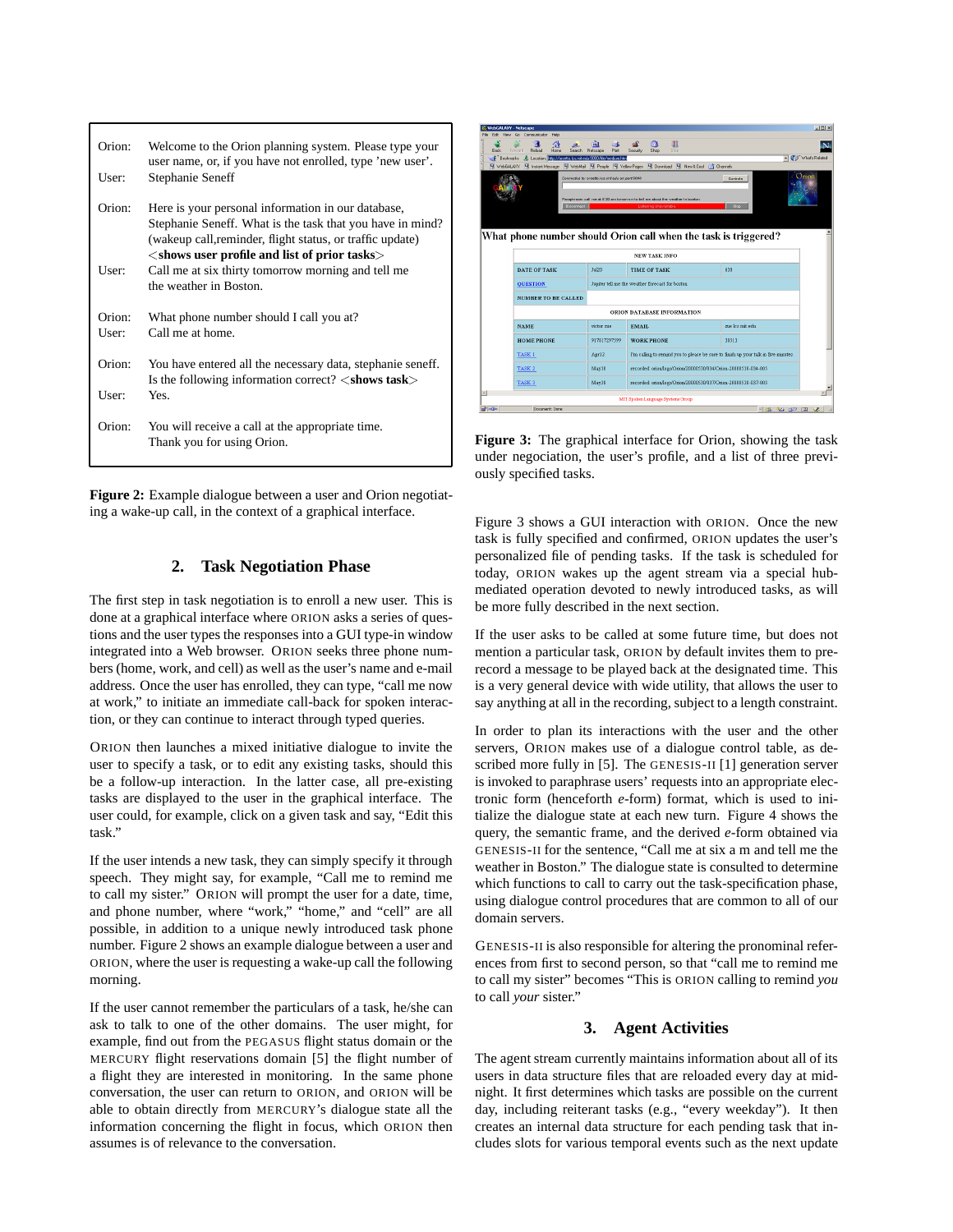

#### **E-FORM:**

fc eform :action "call me" :time "6:00 am" :clause "inform" :task\_label "weather" :in "boston" }

**Figure 4:** Example linguistic frame and *e*-form for a user query in the ORION domain.

time or the estimated (or exact) *trigger* time (time to contact the user).

To execute its various plans, the system consults a second dialogue control table [5], distinct from the one used to plan new tasks. It iterates through the dialogue table repeatedly until all tasks are completed as fully as possible. At midnight, this would typically include consulting the MERCURY flight information server to determine the scheduled departure and arrival times of any flights being monitored.

Once all tasks have been initiated, the ORION agent stream goes into a sleep cycle until the minimum next update time of its set of pending tasks. However, it could be awakened at any time by a new request from a user who has just finished specifying all the particulars of this request, or who may have altered a previous request that now needs immediate attention. These interruptions are implemented as a separate operation, invoked by a rule in a hub script, according to the GALAXY Communicator design [4].

When the next update time has been reached, ORION consults a dialogue control table to determine which functions to call. Functions may involve module-to-module subdialogues with other domains to look up information about weather [6], flights [5], or traffic. These subdialogues are controlled by a separate hub program appropriately named *orion*, and they involve calls to the natural language server to parse ORION's request, and calls to the designated turn manager to fully interpret the parsed frame and produce a reply frame. This is accomplished via a database request initiated in a nested module-to-module subdialogue (through normal channels used for all user requests). Selected rules from the *orion* program are shown in Figure 5.

| PROGRAM:  | orion                                                                       |
|-----------|-----------------------------------------------------------------------------|
| RUTE:     | :call request $\rightarrow$ dispatch to main                                |
| IN:       | (:input_string :call_request) :domain :recording                            |
| RUTE:     | : request frame $\&$ : input string $\rightarrow$ create frame              |
| IN·       | :input_string :domain                                                       |
| OUT:      | :request_frame:domain                                                       |
| RUTE:     | : request frame $\&$ : domain Jupiter $\rightarrow$ jupiter turn management |
| <b>IN</b> | :request_frame                                                              |
| OUT:      | :reply frame                                                                |
| RUTE:     | : reply string & reply frame $\rightarrow$ paraphrase reply                 |
| IN:       | :reply frame :domain (:out lang english)                                    |
| OUT:      | :reply_string :reply_frame                                                  |

**Figure 5:** Example rules from the *orion* program used by the GALAXY hub. Note: "!" stands for "NOT", and "&" is a logical "AND."

For example, if ORION has been requested to call the user at some designated time relative to the arrival of a flight, it monitors the flight at appropriate intervals throughout the period of time that the flight is in the air. Its algorithm is to cut the time by half between the current time and the currently estimated arrival time to determine when to next check the flight status. Checking the status involves a contact with the PEGASUS flight status domain. As soon as the estimated callback time is reached, ORION delegates to PEGASUS the task of actually calling the user.

When a trigger time is reached, ORION executes the function named "call user now," but only after it has prepared a frame containing an appropriate welcome message. If the task involves a particular domain of expertise, ORION currently delegates the phone call to the appropriate domain server<sup>2</sup>. From ORION's standpoint, this is easy to do: it just prepares a query of the form "<domain name<sup>&</sup>gt; call me at <sup>&</sup>lt;task phone number>." The *orion* hub program dispatches the query to the main program<sup>3</sup>, along with the welcome message, which might be pre-recorded. It follows normal channels, modelled after the pre-existing feature that a user can type a call-back request into a GUI interface. For reminders that don't invoke any of the other domains, e.g., "call me to remind me to pick up my son," ORION itself initiates the call, and is then prepared to negotiate further tasks if the user so desires.

#### **4. Unresolved Issues**

ORION is an early prototype of a conversational intelligent agent (IA) that interacts with the real world. We have barely tapped into the large body of research in IAs at this time [3]. Special considerations are required when IAs are exposed to the real world, several of which are discussed here.

**Security** ORION must be protected from hackers who could potentially use it to place unwanted calls, change other users' tasks, etc. We must devise secure mechanisms for user authentication, and extend existing access control mechanisms to conversational systems.

<sup>&</sup>lt;sup>2</sup>Although the user can ask to speak to ORION should they have further tasks in mind.

<sup>&</sup>lt;sup>3</sup>see the dispatch to main operation in the example rules of Figure 5.